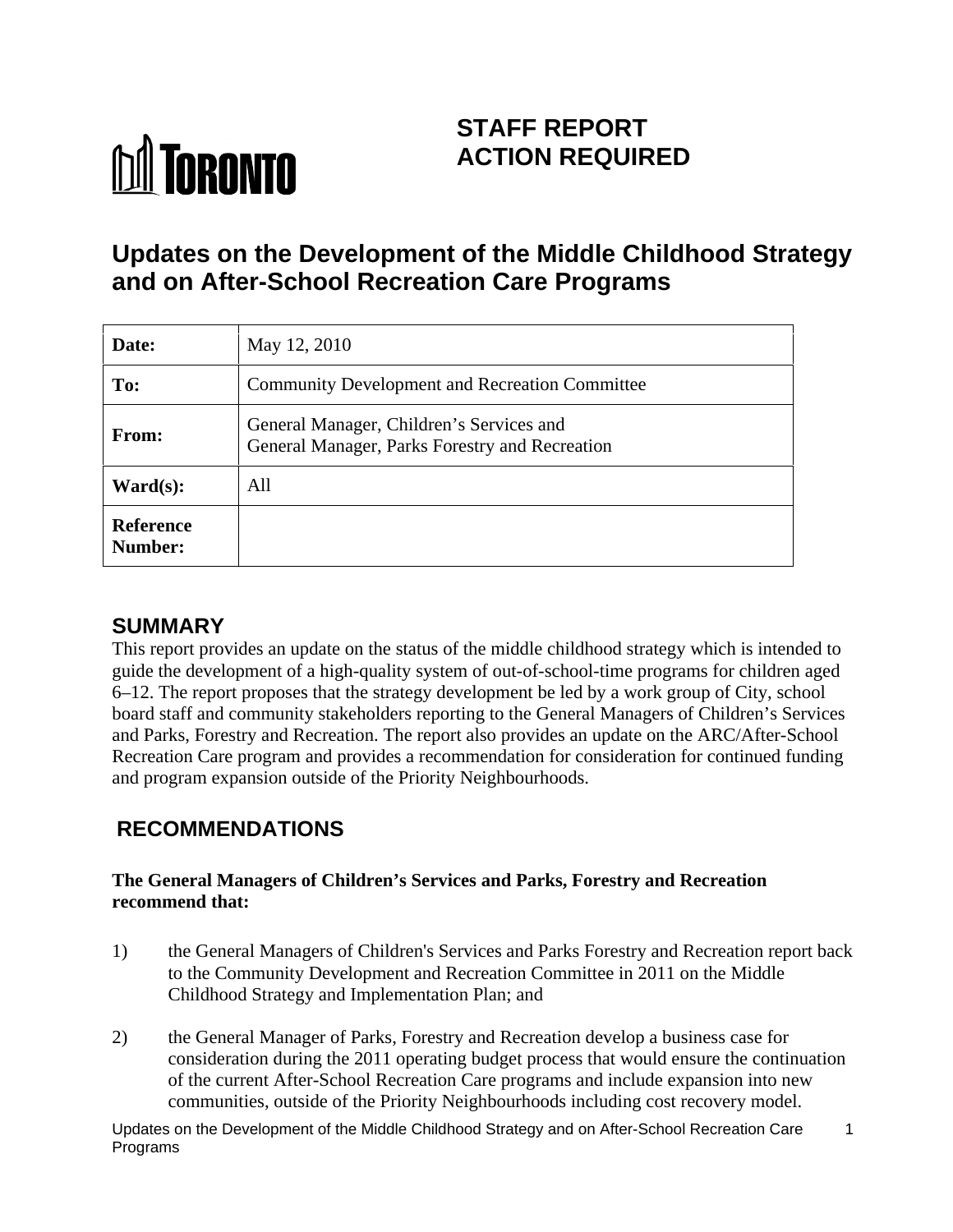## **FINANCIAL IMPACT**

This report has no 2010 financial implications. The total budgeted cost of the program for 2010 is \$1,896,732.00 with \$365,000.00 received in registration fees as well as \$699,732.00 received from The Ministry of Health Promotion, Ontario's After-School Initiative Fund and \$832,000.00 contributed from the Social Service Stabilization Reserve Fund.

With anticipated registration fees, continued funding from The Ministry of Health Promotion and the balance of the Reserve Fund the current programs will continue until June 2011. If expected support from The Ministry of Health Promotion is not received for the September 2010 – June 2011, funding for the program would be limited to registration fees estimated at \$190,000.00 (\$3.00 per child per day) and the remaining \$480,000.00 in the Social Service Stabilization Reserve Fund. As a result the ARC programs would cease to operate as of December 2010.

Future expansion of ARC beyond the priority neighbourhoods will require a funding model to ensure full cost recovery. A business case with options for continuation and expansion of the ARC programs, including a cost recovery model, will be submitted for consideration as part of the Parks, Forestry and Recreation 2011 Operating Budget submission.

The Deputy City Manager and Chief Financial Officer has reviewed this report and agrees with the financial impact information.

## **EQUITY IMPACT**

The objective of the Middle Childhood Strategy is to guide the development of a system of out-of school-time programs for children aged six to twelve. There are currently not enough middle childhood programs to meet the needs of Toronto families and those that do exist are not distributed equitably across the city. Among the guiding principles of the strategy is that all families should have access to high-quality, affordable, age-appropriate out-of-school-time programs and that flexible funding options, including subsidies be in place to ensure that income is not a barrier to access. Similarly, the After-School Recreation Care programs build equity of service access by providing affordable after school programs to children in the City's priority neighbourhoods, where registration costs will be \$3.00 per day beginning in Fall 2010, with Welcome Policy available for those families eligible to ensure free access to programs.

## **DECISION HISTORY**

## **Middle Childhood Programs**

The issue of school age care was highlighted in the City's 2005–2009 Child Care Service Plan, and the *Best Generation Yet* considered by Council at its meetings of May 17, 18, 19, and 20, 2005 and July 19, 20, and 21, 2005 respectively. Both documents committed the City to the care needs of school age children during out-of school hours including professional activity days and holidays.

See: [http://www.toronto.ca/children/pdf/council\\_rpt\\_servplan05.pdf](http://www.toronto.ca/children/pdf/council_rpt_servplan05.pdf) <http://www.toronto.ca/children/pdf/bestgenerationyet.pdf>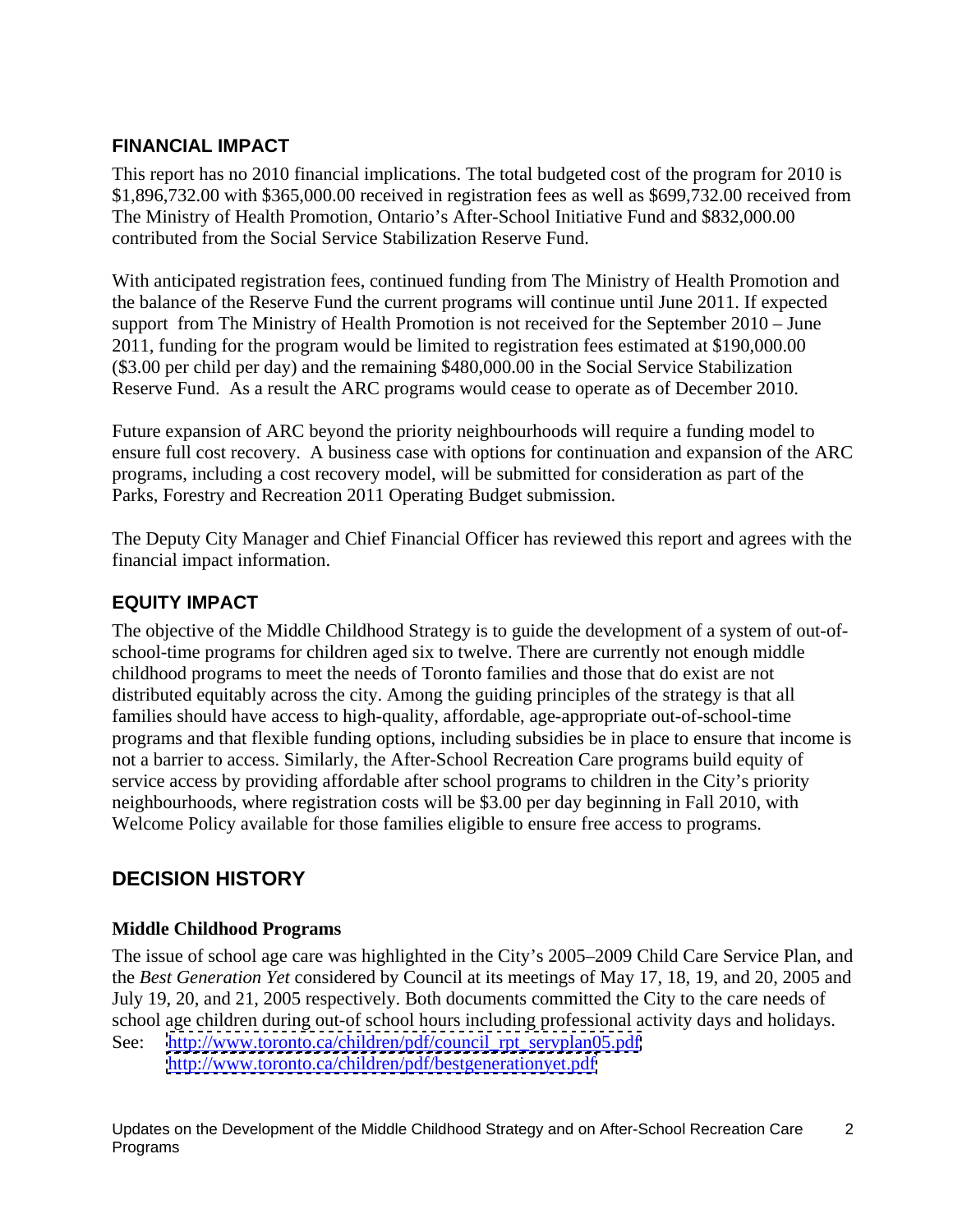## **Middle Childhood Strategy**

In August 2009, Council approved the Middle Childhood Strategy Framework and directed staff to report back on implementation and to gather additional data on existing out-of-school-time programs.

See: Community Development and Recreation Committee CD 25.4, "Middle Childhood Strategy Framework "(August 5 and 6, 2009) <http://www.toronto.ca/legdocs/mmis/2009/cc/decisions/2009->  $08 - 05 - c c 38 - d d.$ htm

## **After-School Recreation Care Program**

In November 2005, City Council approved the development of a model after-school recreation and care program to address child care and recreation needs of children aged six to twelve years of age in vulnerable communities.

See: City Council, Policy & Finance Committee., Report 9, Clause 32a, "Meeting the Needs of School Aged Children through a Child Care and Recreation Service Model" (November 24, 2005) <http://www.toronto.ca/legdocs/2005/agendas/council/cc051124/pofcl032a.pdf>

Staff reported to Council of progress of planning and implementing the After School Recreation and Care programs in July 2006.

See: Policy and Finance Committee, Report 6, Clause 3, "After-School Recreation and Care Program" (July 25, 26 and 27, 2006),

<http://www.toronto.ca/legdocs/2006/agendas/council/cc060725/pof6rpt/cl031.pdf>

City Council approved the acceptance of funding from the Ministry of Health Promotion and directed staff to report to Community Development and Recreation Committee in the spring of 2010 on the future funding options and viability of the After-School Recreation and Care programs.

See: Community Development and Recreation Committee report CD 26.3, "Ministry of Health Promotion Funding Agreement to Expand and Enhance After-School Recreation Care Programs" (September 30 and October 1, 2009)<http://www.toronto.ca/legdocs/mmis/2009/cc/decisions/2009-> <09-30-cc40-dd.htm>l and the state of the state of the state of the state of the state of the state of the state of the state of the state of the state of the state of the state of the state of the state of the state of the

## **ISSUE BACKGROUND**

## **Middle-Childhood Programs**

The City of Toronto has long been concerned about "out-of-school-time" programs for children between the ages of 6 and 12. These programs provide care and other benefits in periods that are not supervised by teachers and during which parents require care. They include before- and after school periods as well as longer stretches such as summer holidays, March Break, and professional activity days. Children in the 6–12 age group are in their "middle childhood years." Families with children in their middle years often contend with a patchwork of services that may not always be accessible, affordable or developmentally appropriate.

The City is the system manager for the child care sector which includes subsidized care for children in after-school programs. The City, through Parks Forestry and Recreation, also provides a wide range of instructional, drop-in and summer camp programs for children in this age group. It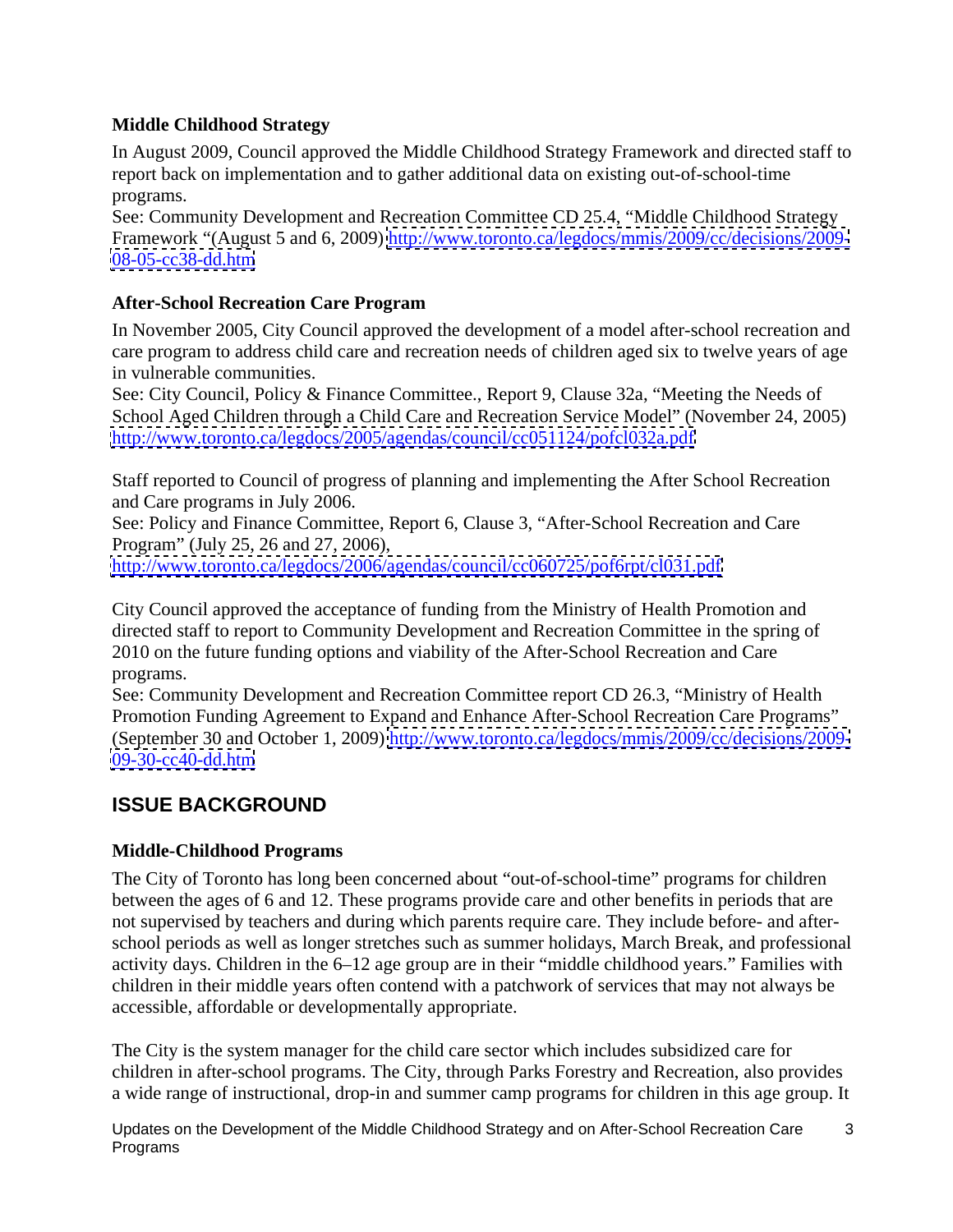also operates the After-School Recreation Care (ARC) programs which will be discussed in this report. Other city divisions offer programming in the out-of-school-time periods and funding to community organizations to provide middle-childhood services.

## **Middle Childhood Strategy**

To promote the development of a more rational system of high-quality, age-appropriate, out-of school-time programs, the City is developing a Middle Childhood Strategy (MCS). As a first step in the process, City Council adopted a Middle Childhood Strategy Framework in August 2009. The framework focuses on programs—primarily managed, funded or delivered by Children's Services and Parks Forestry and Recreation—that, at least in part, address the care needs of families. The document lays out guiding principles (see Attachment 1), describes elements of high quality programs (see Attachment 2) and proposes directions towards achieving a Middle Childhood Strategy.

The key direction of the strategy is based on the premise that the City has the primary role as systems planner and manager for out-of school-time programs and must ensure equitable access to a range of programs through divisional service planning and interdivisional collaboration.

In adopting the strategy framework, City Council directed that further research be conducted on the needs of families for high quality programs for children aged six to twelve and on the current distribution and nature of existing programs.

## **After-School Recreation Care (ARC)**

A prime example of interdivisional collaboration in the area has been the After-School Recreation Care programs. Parks Forestry and Recreation, working in collaboration with Children's Services developed and implemented the ARC program model to address the child care and recreation needs of children six to twelve years old, living in vulnerable communities and to provide increased opportunities for youth mentoring and employment. The program model includes an innovative partnership with Seneca College to provide enhanced training, apprenticeship and education opportunities for over 140 youth employed in this program. In 2008, the ARC Programs received The Public Sector Quality Fair-Gold Level Award.

Funding of \$3.7 million from the Social Service Stabilization Reserve Fund was allocated to the 2006 Children's Services Operating budget for ARC. In October 2009 the City received funding of nearly \$699, 732 from the Ministry of Health Promotion, Ontario After-School After-School Strategy. This funding is supporting to lower registration fees and enhancing the program curriculum during the 2009-2010 ARC session. The reduction of registration fees from \$6.00 per day to \$2.00 per day/per child allows families eligible for recreation subsidies under the Welcome Policy to access ARC free of charge by using their general program entitlement each season. This helps reduce the fee barrier to families accessing this service for their school-age children.

## **Introduction of Full-Day Learning**

Updates on the Development of the Middle Childhood Strategy and on After-School Recreation Care Programs 4 The development of Middle Childhood Strategy must be understood in the context of the implementation of full-day early learning program throughout the province. The report of Charles Pascal, the Premier's Early Learning Advisor, recommended that school boards be mandated to offer out-of-school-time programs for children aged four to twelve. The report, released in June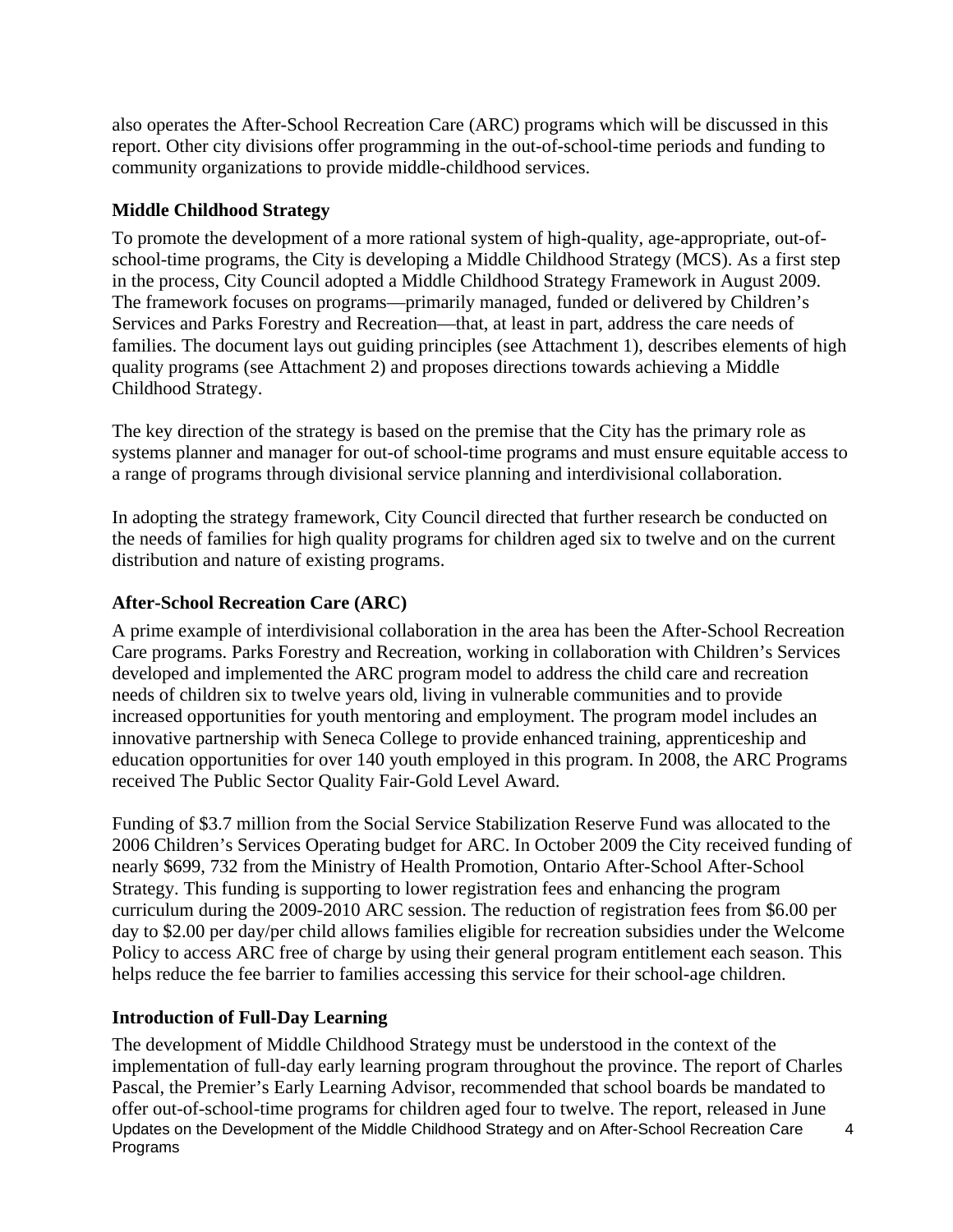2009, proposed fee-based "extended-day" programs operated by school boards for children aged four to eight, and after-school programs for children aged nine to twelve operated by the boards, municipalities or community partners. The Pascal report also recommended fee-based extended day programming that operates 50 weeks a year, including activities during school breaks and summer vacations.

In October 2009, the provincial government announced that it is phasing in over five years full-day learning for four- and five-vear-olds, including the option of a fee-based extended-day program. operating before and after school on instructional days. The announcement provided no direction for extended day program for 6 to 12 year olds.

## **COMMENTS**

## **Middle Childhood Strategy**

Since the announcement of the Early Learning Program in late October there has been intense activity by provincial, school board and municipal officials to plan the orderly phase-in of full-day learning and optional extended-day programs for four and five year olds. Although focused on the needs of four and five year olds, the introduction of full-day learning has the potential to usher in a new era of out-of-school-time care for all children. Provincial government intentions and timelines, however, remain unclear. Although the government has, through the passage of Bill 242, enabled school boards to introduce out-of-school time programs for children aged six to twelve, it has not mandated them to do so.

The possibility that year-round out-of-school-time programs for children aged four to twelve may eventually become the responsibility of school boards has significant implications for the development of a City of Toronto middle childhood strategy. Although the intense focus on the implementation of the Early Learning Program during the past six months has slowed development of the middle-childhood strategy, work continues to shape a new model and program standards for middle-childhood programs. This initiative has become particularly important as we move incrementally to a system of integrated services for children and families. This report recommends that work be led by a working group composed of staff from Children's Services, Parks, Forestry, and Recreation, Toronto Public Health, Toronto Public Library, Toronto Community Housing, four Toronto school boards, and community stakeholders*.* City staff from the work group would report to the General Managers of Children's Services and Parks, Forestry and Recreation. The report also recommends that during the planning process there is broader consultation with community stakeholders through existing networks, including the Best Start Network, Toronto Coalition for Better Child Care, Child Care Advisory Committee, Middle Childhood Matters Coalition and the City Kids Network.

The initial tasks of the work group will be to implement the direction given by City Council in August 2009, including an environmental scan of the needs of families, research into the current distribution of out-of-school-time programs, identification of any service gaps which may exist and the development of a database of after-school programs for middle-years children including information on program cost, accessibility for children with special needs, program quality, cultural-appropriateness of programs and identification of school-based programs. Gathering this information is underway with the distribution of a survey to community agencies which are funded by the City's community partnership and investment programs.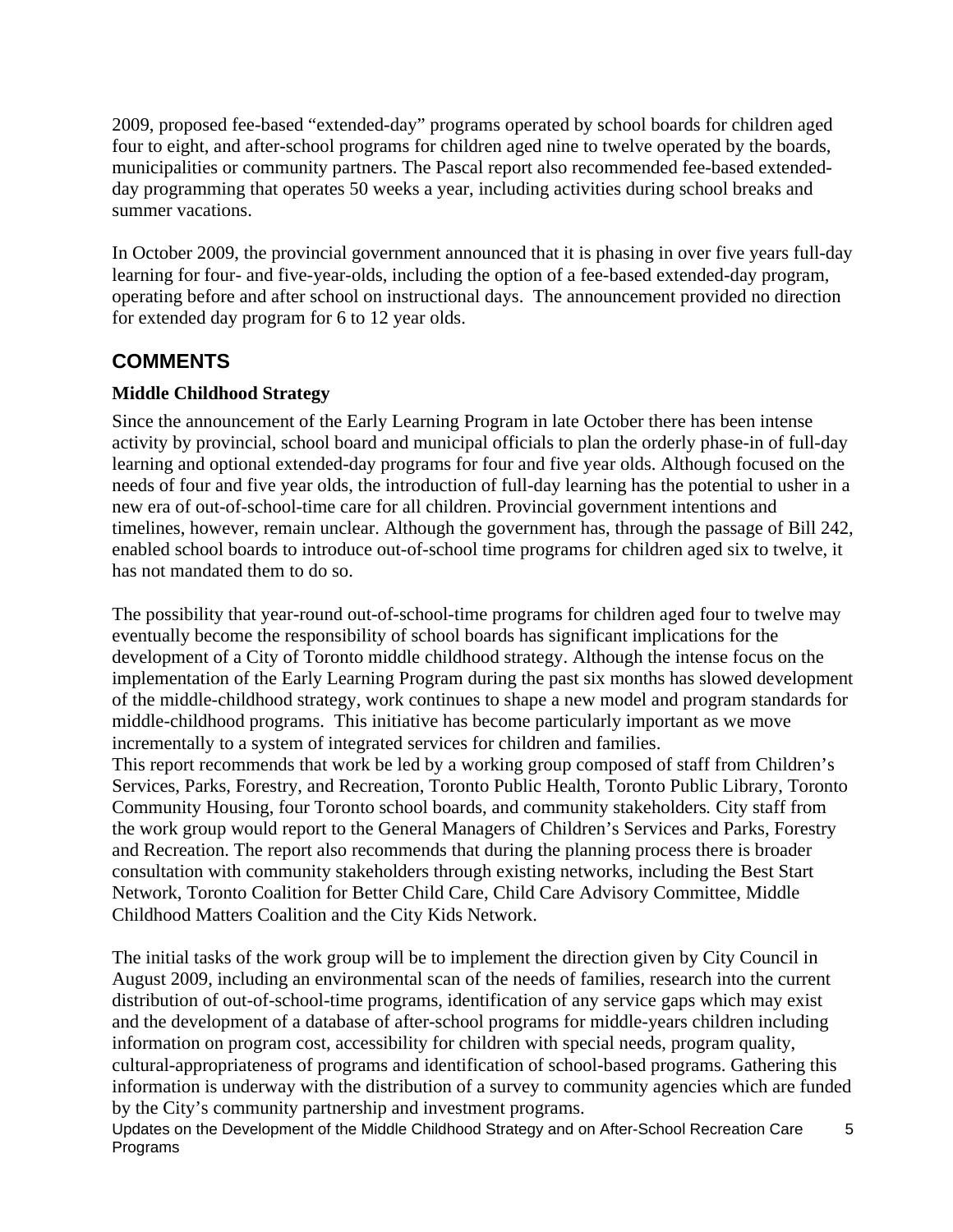The working group will also develop key indicators of program quality that would be applicable to a full range of out-of-school-time programs. These indicators will draw on the elements of high quality programs identified in the Strategy Framework report. (See Attachment 2). The working group will ensure that the strategy as it is developed is aligned with the 2010-2014 Child Care Service Plan and the forthcoming city-wide Recreation Service Plan.

Underlying the development of the middle childhood strategy is the common desire to achieve a comprehensive and integrated system of out-of-school-time care for children. This report recommends that Council mandate the general managers of Parks, Forestry and Recreation and Children's Service to work with their counterparts at the Toronto Public Library, the local school boards, and the Ontario Institute for Studies in Education to ensure that progress towards achieving this vision continues.

The two general managers will report to Community Development and Recreation Committee in the 2011 with a recommended Middle Childhood Strategy and proposed implementation strategy.

## **After-School Recreation Care Programs**

As of April 2010 there are 29 ARC programs operating in the 13 priority neighbourhoods. Programs provide after-school recreation care for up to 860 children daily and employ more than 140 youth, five days per week for 10 months of the year. ARC locations were phased in over three years beginning in September 2006. The ARC programs are currently in their fourth year of operation and it is clear the funding model is not sustainable. The current fee of \$2.00 per day/per child is achieved through City funding (from the Social Services Reserve Stabilization Fund) and provincial funding from the Ministry of Health Promotion (MOHP) through the Ontario After- School Initiative. The full cost for ARC service is approximately \$15.00 per day, per child. Registration fees will increase to \$3.00 per day per child for the September 2010-June 2011 session.

The Ministry of Health Promotion has advised that funding for the ARC programs for the 2010- 2011 program session will be renewed although written confirmation is not expected until early June 2010. With the anticipated funding, combined with the remaining funds from the Social Services Reserve Stabilization Fund, the ARC programs can continue to operate at their current capacity until June 2011. After June 2011, however, the City would not have sufficient resources to continue service. A communication plan will be prepared in advance to advise families and staff members of the intended exit strategy if one becomes necessary.

If MOHP does not make a funding commitment for the 2010-2011 school year, the available ARC funds will support the program until December 2010. With no further funding, the ARC programs will cease to operate December 2010. Again, a Communication Plan will be developed to advise families and staff of the intended exit strategy.

The ARC programs have been a success in providing both age-appropriate programming for children and employment opportunities for local youth. ARC has the potential to be one model for a future system of quality out-of-school-time programs. However, to continue operation and expand the programs ARC requires a new model of funding. The most viable option would include expansion of the programs beyond the priority neighbourhoods where they now operate into mixed-income areas where programs can operate on a cost-recovery basis. Expanding ARC's reach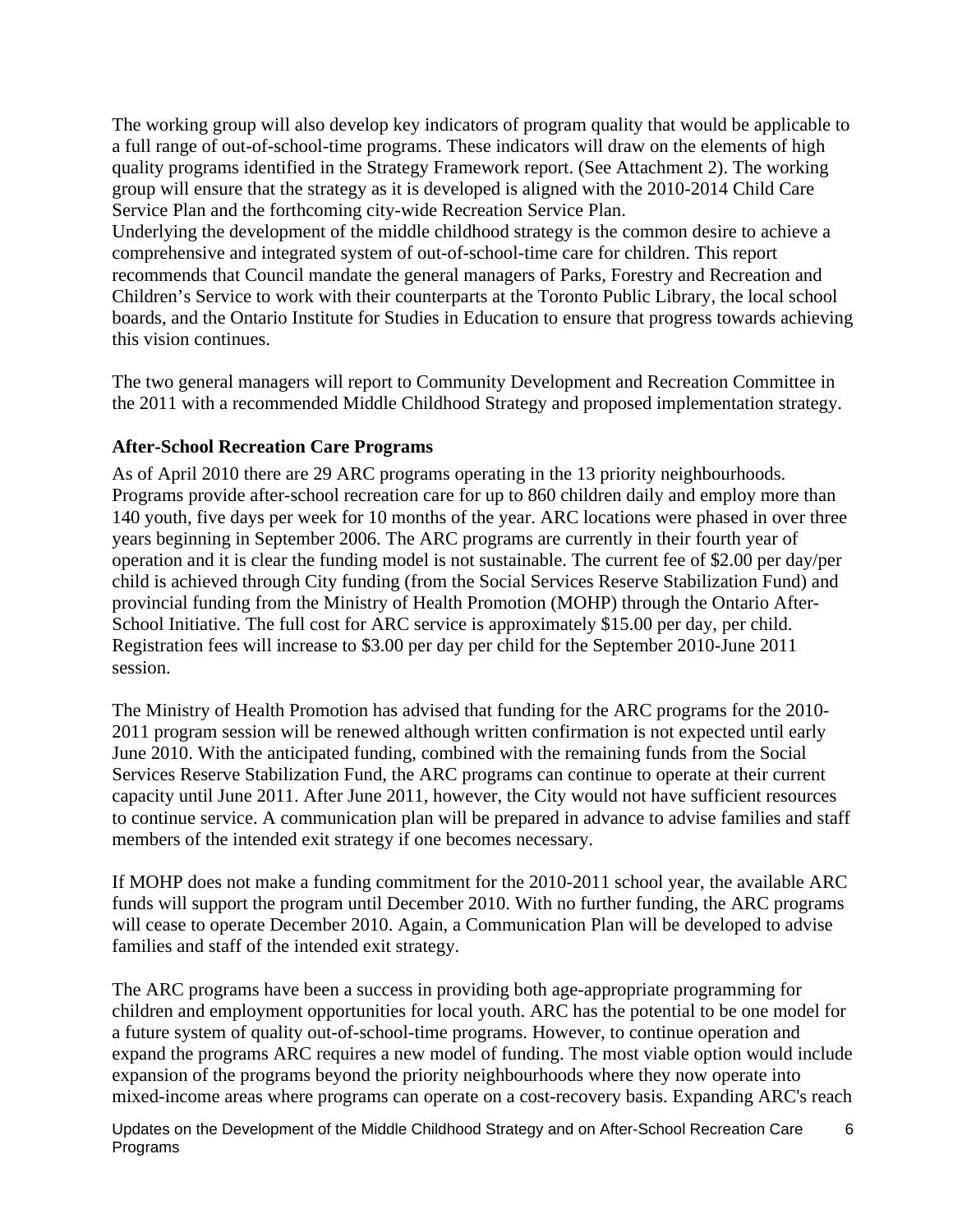and revenue base could contribute to decreasing the financial barriers for families unable to pay and offer programs to a broader full fee paying clientele. The combination of client fees, City contribution of funding and continued provincial funding would help to ensure the future of the ARC programs.

This report recommends that the General Manager of Parks, Forestry and Recreation develop a business case for consideration during for the 2011 operating budget process that would ensure the continuation of the current ARC programs and include expansion into new communities, outside of the Priority Neighbourhoods as well as outline a cost recovery model.

## **CONCLUSION**

As out-of-school-time programs enter a period of transition, it is important that work continue on new program models of accessible, age-appropriate, high quality programs for children in their middle years. Developing a broad middle-childhood strategy and ensuring the continuation of the ARC programs are two important components of that work.

## **CONTACT**

Lorraine McLeod Janet Hilts Program Manager **Acting Manager** Acting Manager Children's Services Children's Initiatives/ Quality Assurance Tel: 416-397-7605 Parks, Forestry and Recreation Email: <u>Imcleod2@toronto.ca</u> Tel: 416-396-4228 Email: jlhilts@toronto.ca

## **SIGNATURE**

 $\overline{\phantom{a}}$  , and the contract of the contract of the contract of the contract of the contract of the contract of the contract of the contract of the contract of the contract of the contract of the contract of the contrac

Elaine Baxter-Trahair and Brenda Patterson General Manager General Manager Children's Services Parks, Forestry & Recreation

## **ATTACHMENTS**

Attachment 1 — Guiding Principles Attachment 2 — Elements of High Quality Programs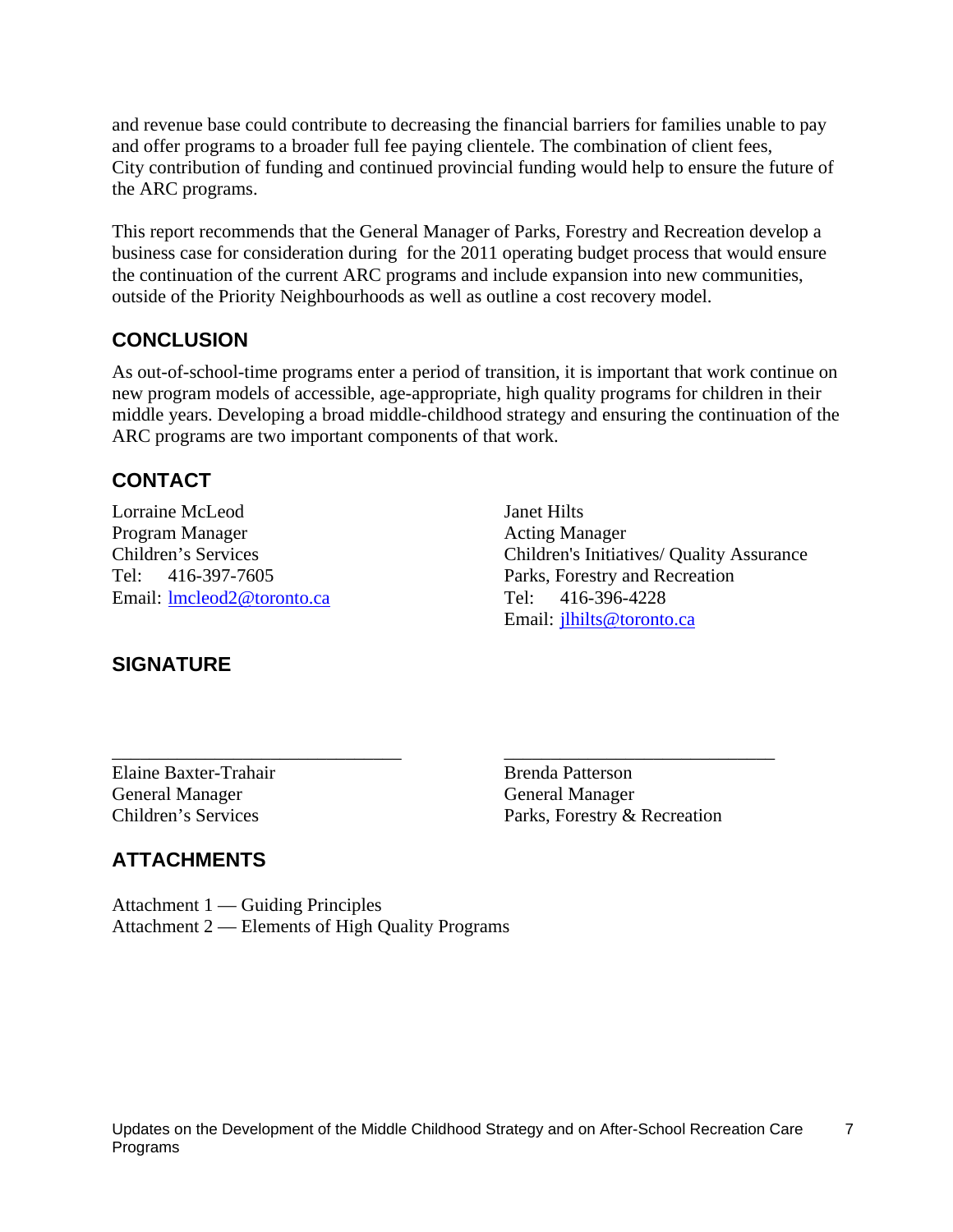## **Attachment 1 — Guiding Principles**

(from the Middle Childhood Strategy Framework, adopted by City Council, August 5 and 6, 2009)

The guiding principles adopted by City Council to guide the development of middle childhood programs were:

#### **1. Developmental significance of middle childhood years**

Helping children develop new skills and become more resilient and independent as they make the transition to adolescence is a key objective of out-of-school-time programs.

#### **2. High quality programming**

Programs should strive to provide high-quality service to meet the needs of children and families.

#### **3. Funding sustainability**

 $\mathbf{r}$ Adequate, ongoing funding to ensure consistency in staffing and program delivery to meet local needs.

#### **4. Collaboration and coordination for local service planning and delivery**

- Working together within communities to ensure an appropriate range and mix of programs are available.
- Joint planning to coordinate service delivery in local neighbourhoods.

### **5. Inclusion, access and equity**

- All families should have access to high-quality affordable out-of-school-time programs.
- Flexible funding options, including subsidies to ensure income doesn't become a barrier to access.

## **6. Setting standards and ongoing evaluation**

- $\mathbf{r}$ Appropriate quality standards and measures based on program outcomes should be established.
- The quality of programs must be regularly monitored and evaluated